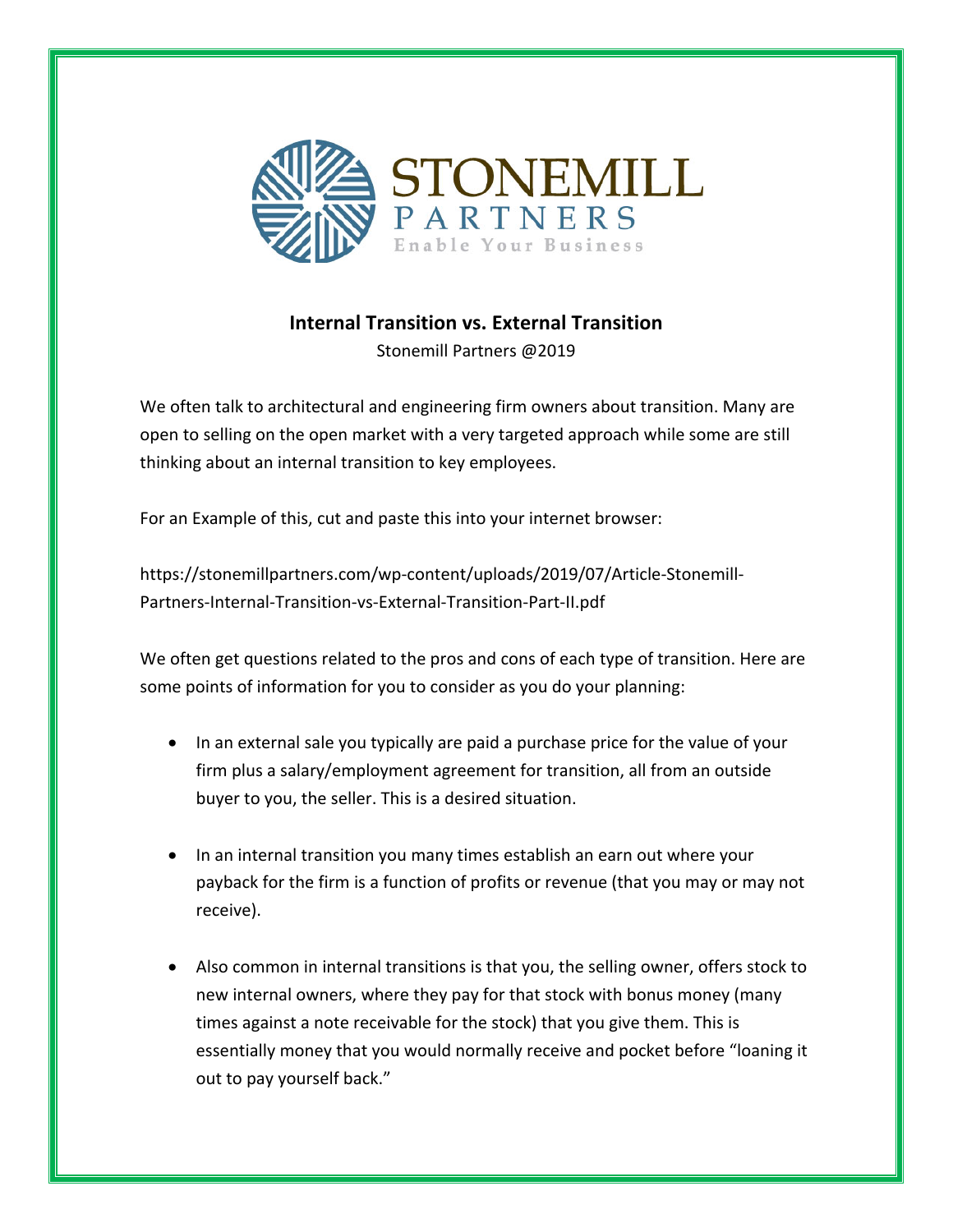- Those that have done an internal transition have told us about the undo pressure on a new owner to replace the old owner.
- New owners require time allocated to ownership duties vs. spending time on business development, client transitions and employee transitions along with other duties they have done pre-ownership.
- Former selling owners that have to be replaced with increased staff results in higher payroll and expenses.
- Financial consideration needs to be given to new staff's salary in addition to payback for the selling owner.
- Ownership risks transition to new owners taking time away from business development, client transitions and employee transitions.
- New owners will have the burden of employee management as well as client transition management.
- Valuation Fair market value (internal) vs. Market Value (external) sometimes external market value can be double FMV.
- Consideration must be given to the Ability/Desire of an internal ownership candidate vs. a strategic external purchaser. Strategic purchasers are more apt to work hard to get a return on their investment of a purchase. Many times an internal candidate will never finishing paying for the firm. An exiting owner can't foreclose on their former firm, so they essentially never end up with any money for the firm value.
- Consideration must be given to the willingness of an internal candidate to accept ownership risks.
- Internal candidates usually don't have the same "complete" set of skills that the exiting owner has.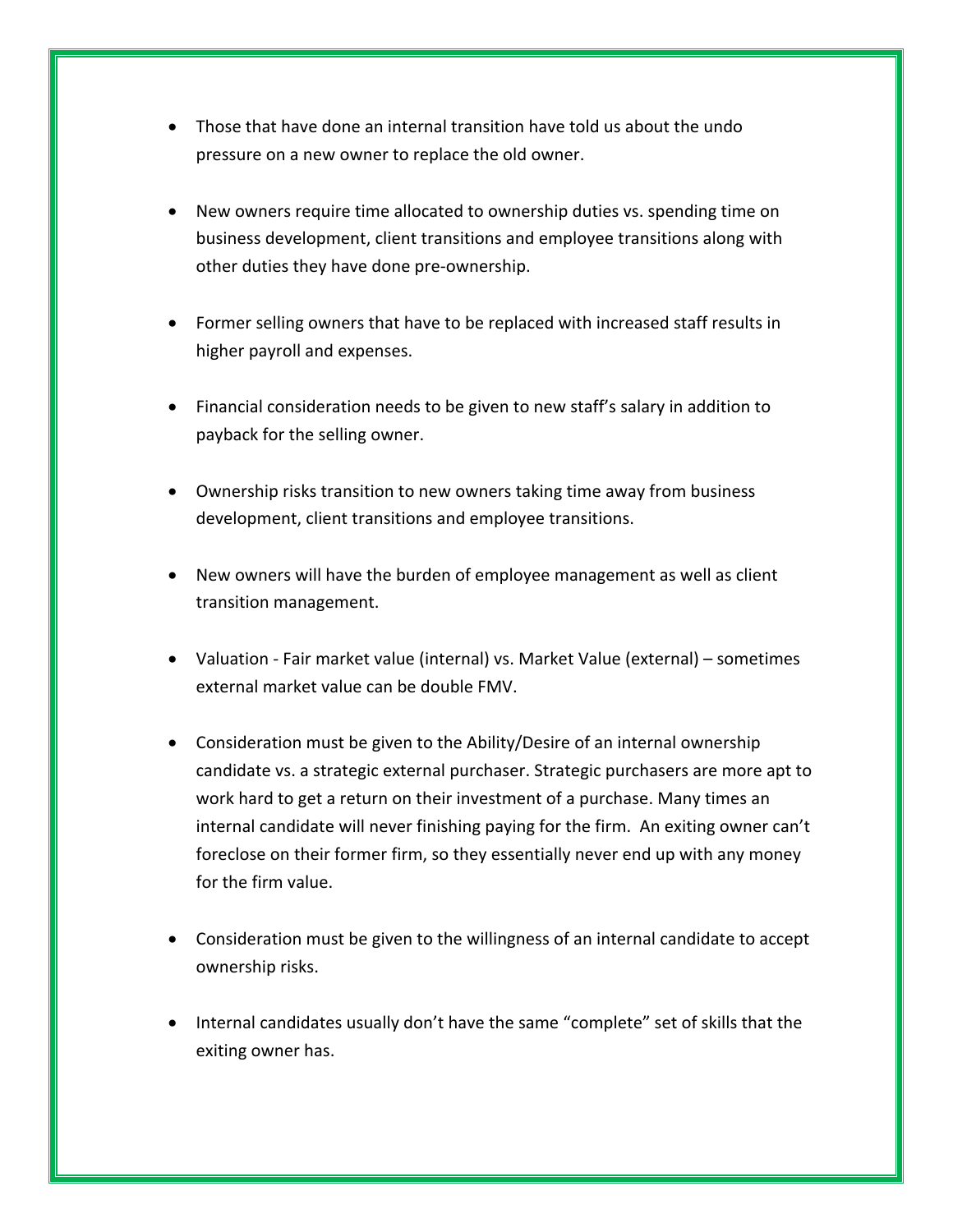- Internal candidates usually don't have the same drive that the exiting owner had because they did not build the firm with their own sweat and tears. It was essentially given to them. You always take better care of something that you built with blood, sweat and tears than you do with something that was given to you.
- Internal Candidates need:
	- $\circ$  Willingness (workload + risks)
	- $\circ$  Commitment to the future
	- $\circ$  Leadership skills
	- $\circ$  Financial means
	- o Management and Interpersonal skills
	- $\circ$  Client Relationship Building skills
- External transitions offer the opportunity for synergy with a purchasing company that an internal transition doesn't offer.
- Marketing and Business Development is a more difficult challenge than internal candidates think. An acquiring company is already doing this to a great degree as well as client relationship maintenance.
- Greed hurts an internal transition on both sides.
- CONCLUSION: Past experiences have told us that owners would recommend to not do an internal transition again because of all the above considerations.

To learn more about the process of selling or making an acquisition, understand more about what we are seeing in the market and finding out what you could expect, contact us:

Stonemill Partners, Inc. www.stonemillpartners.com

Patrick Neal – Managing Partner – Direct Line - 770-510-9367 – patrick@stoneillpartners.com